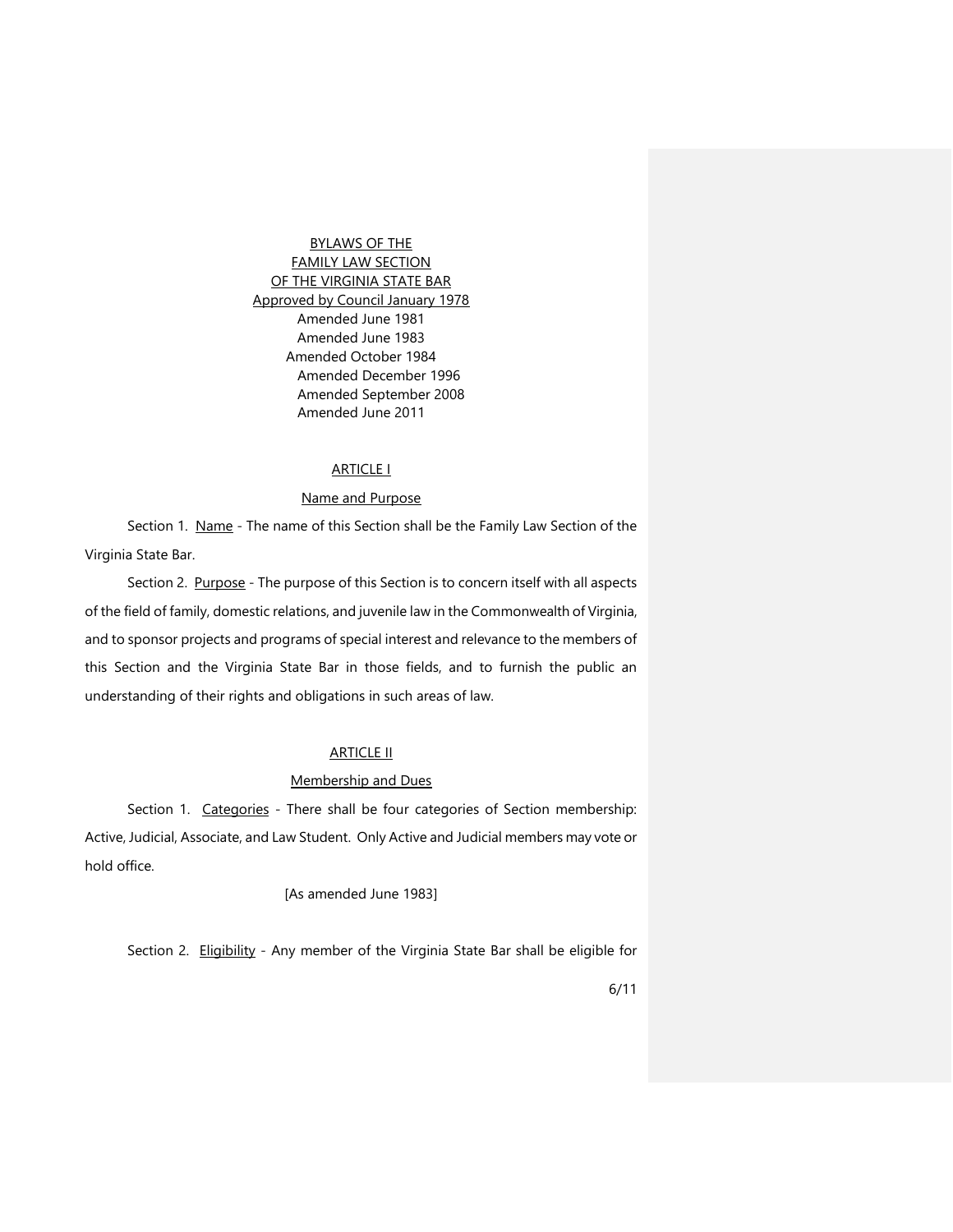Active membership in the Section; any judge of a Virginia court shall be eligible for Judicial membership; any lawyer eligible to practice before the highest court of any state of the United States or the District of Columbia and not a member of the Virginia State Bar shall be eligible for Associate membership in the Section; and any full-time law student not eligible for Active or Associate membership and enrolled in a law school in any state of the United States or the District of Columbia shall be eligible for Law Student membership in the Section. Upon request to the Secretary or to the Executive Director of the Virginia State Bar, members of each category shall be enrolled and shall continue as members so long as they retain their eligibility as aforesaid and pay the annual dues specified in Section 3 of this Article.

#### [As amended June 1983]

Section 3. Dues - To further the work of this Section, there shall be annual dues as may be assessed by the Board of Governors from time to time [\$30.00,00 as approved June 2016], all of which shall be remitted to the Virginia State Bar. New members enrolled during the last quarter of the calendar year shall have dues waived until the next calendar year.

> [As amended June 2011] [As amended June 2016]

# **ARTICLE III** Board of Governors

Section 1. Number and Eligibility - There shall be a Board of Governors of this Section, which shall consist of thirteen voting members: ten Active members, as well as one Judge of the Court of Appeals, one Judge of a Circuit Court and one Judge of a Juvenile and Domestic Relations District Court of this Commonwealth. Duly elected Officers whose 4 year term has expired shall be counted toward the thirteen members and continue on the

 $-2-$ 

**Deleted:** 25 **Deleted:** 1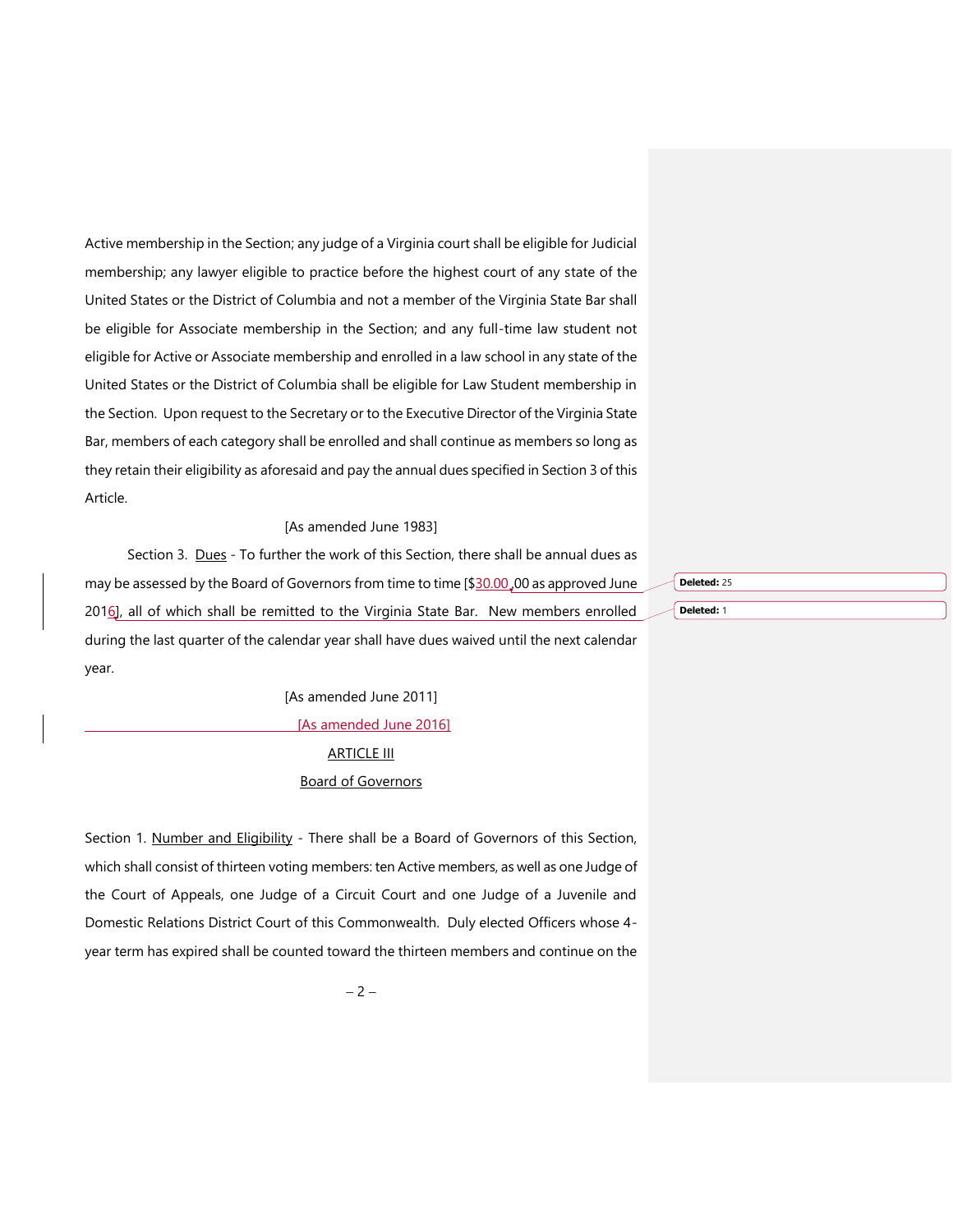Board so long as they remain in office. Members of the Board of Governors shall be nominated and elected as hereinafter provided. No person shall be eligible for election to the Board of Governors if he previously has been elected to a full four year term on the Board of Governors, but reelection is permitted when at least one year has elapsed since that person has served on said Board. The Executive Director of the Virginia State Bar and the Immediate Past Chairman of this Section, shall each be a member of the Board ex officio. [As amended June 1983] The Board of Governors may invite a representative from the law schools of this Commonwealth and the Section's Newsletter Editor to attend and participate on the Board of Governors; however said individuals shall not have a vote on any matter coming before the Board.

## [As amended June 2011]

Section 2. Term - Members of the Board of Governors, except those nominated and elected to serve an unexpired term, shall be nominated and elected at each Annual Meeting of this Section, for terms of four years, beginning July 1 following the Annual Meeting at which they have been elected and ending June 30 four years later. Members so selected shall serve until their successors shall have been duly elected and qualified. A member selected to fill a vacancy shall serve for the unexpired portion of such term. Any member elected as an officer shall serve on the Board for so long as he or she remains in the position of officer, but no more than two years beyond the regular four-year term. [As amended by EC September 2008]

Section 3. Nomination and Election - Not less than thirty days [as amended June 1981] before the Annual Meeting, the Chairman shall appoint a nominating committee of at least five Active members, not more than two of whom may be members of the Board of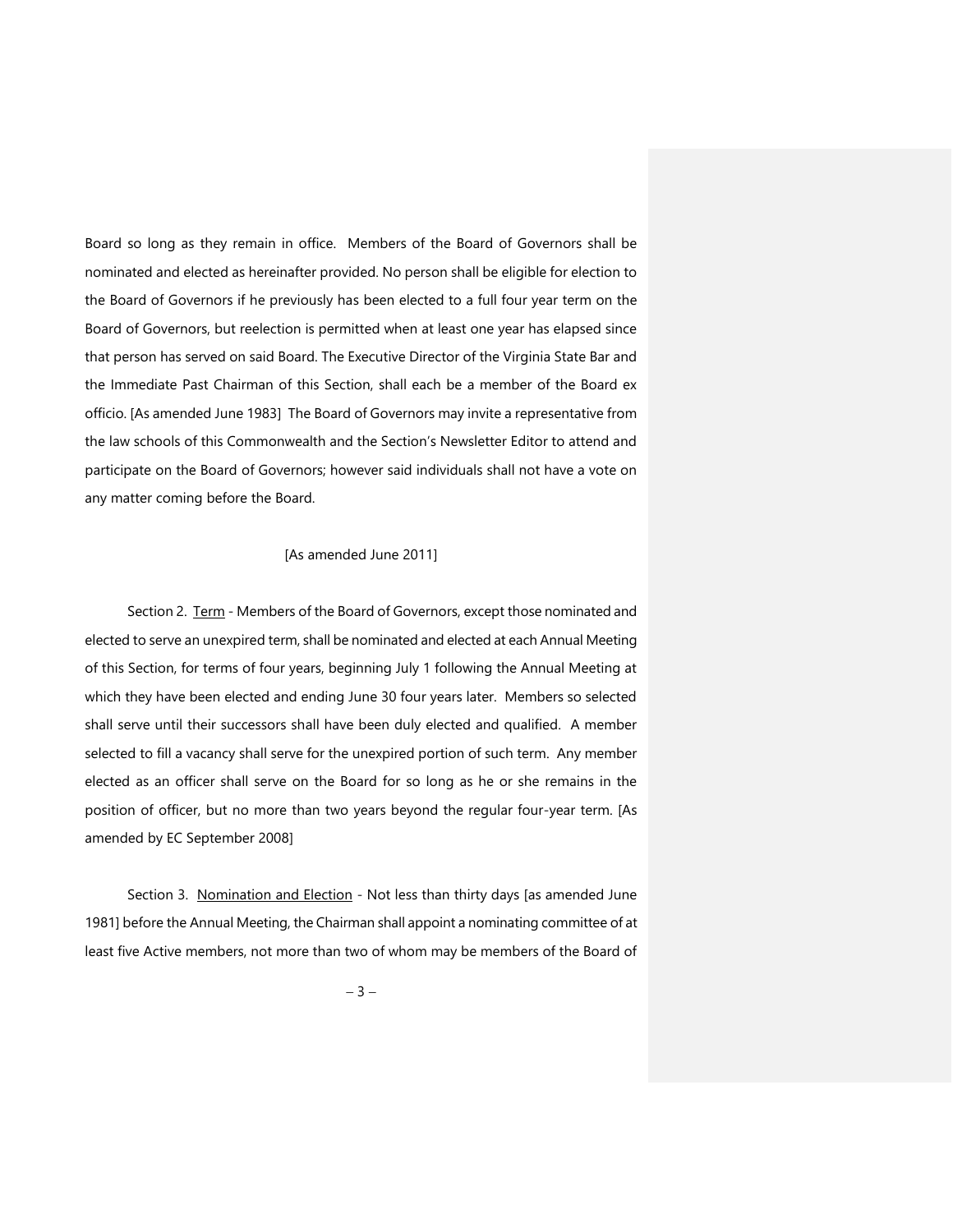Governors. The nominating committee may meet before, but if they have not previously met, shall meet at the place of the Annual Meeting at a time designated by the Chairman of the Section and shall make and report to this Section nominations for any vacancies on the Board of Governors resulting from resignations or otherwise, and for those members of the Board of Governors whose terms expire on the 30th day of June following the Annual Meeting. Three members of the nominating committee shall constitute a quorum. If less than a quorum is present, the Chairman of this Section shall appoint additional members to the committee sufficient to constitute a quorum. Additional nominations may be made from the floor of the Annual Meeting of this Section by any Active member. All elections shall be by viva voce unless otherwise ordered by resolution duly adopted by this Section present at the Annual Meeting at which the election is held.

Section 4. Duties and Powers - The Board of Governors shall have general supervision and control of the affairs of this Section, subject to the provisions of the Rules for Integration of the Virginia State Bar and the bylaws of the latter. It shall not authorize commitments or contracts which shall entail the payment of more money during any fiscal year than the amount which shall have been previously appropriated to this Section for such fiscal year.

Section 5. Vacancies - The Board of Governors, during the interim between Annual Meetings of this Section, may fill vacancies in said Board or in an office on said Board. Members of the Board of Governors so selected shall serve until the next succeeding June 30 or until their successors have been duly elected and qualified.

Section 6. Committees - The Chairman of the Board of Governors may appoint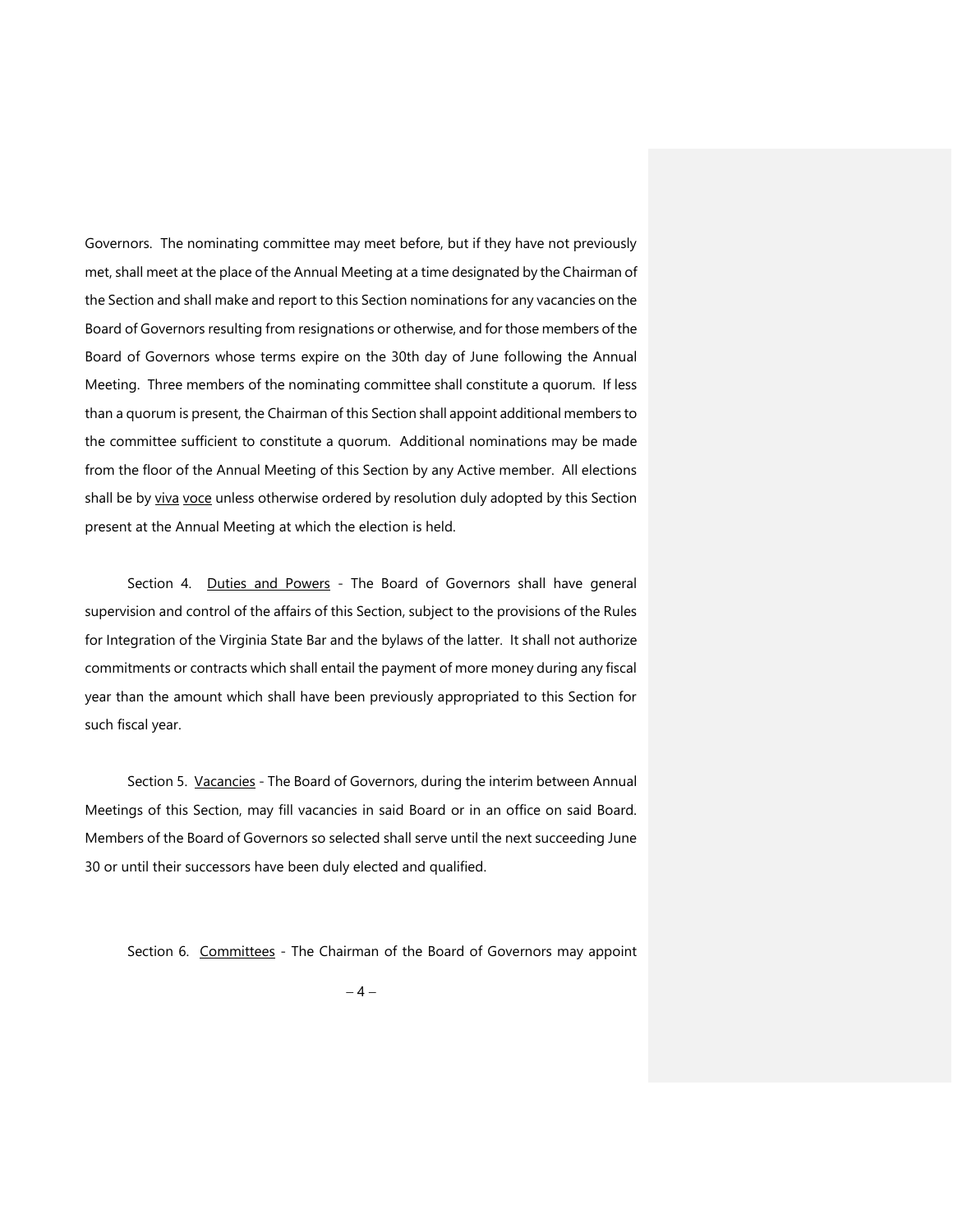committees from Section members to perform such duties and may also exercise such powers as the Board of Governors shall direct, subject to the limitations of these bylaws and the bylaws of the Virginia State Bar.

Section 7. Declaration of Vacancy - If any member of the Board of Governors shall fail to attend two successive meetings of the Board without a reason sufficient to a majority of the Board, or if any member of the Board of Governors should resign or be declared incapacitated by the President of the Virginia State Bar, the membership of said person on the Board of Governors and any office that may be held by such person shall be declared vacant by the President of the Virginia State Bar, and said vacancy shall be filled as provided for in Section 5 hereinabove.

## **ARTICLE IV**

#### **Officers**

Section 1. Officers - The officers of this Section shall be a Chairman, Vice-Chairman, and Secretary, who shall be elected by the Board of Governors from among their number at or as soon as practical after each Annual Meeting of this Section, to hold office for a term beginning July 1 of each year and ending on June 30 of the next succeeding year, or until their successors have been elected and qualified.

Section 2. Chairman - The Chairman shall preside at all meetings of this Section and of the Board of Governors. He shall formulate and present at each Annual Meeting of the Virginia State Bar a report of the work of this Section for the immediate past year. He shall perform such other duties and acts as usually pertain to his office.

Section 3. Vice-Chairman - Upon the death, resignation, or during the absence or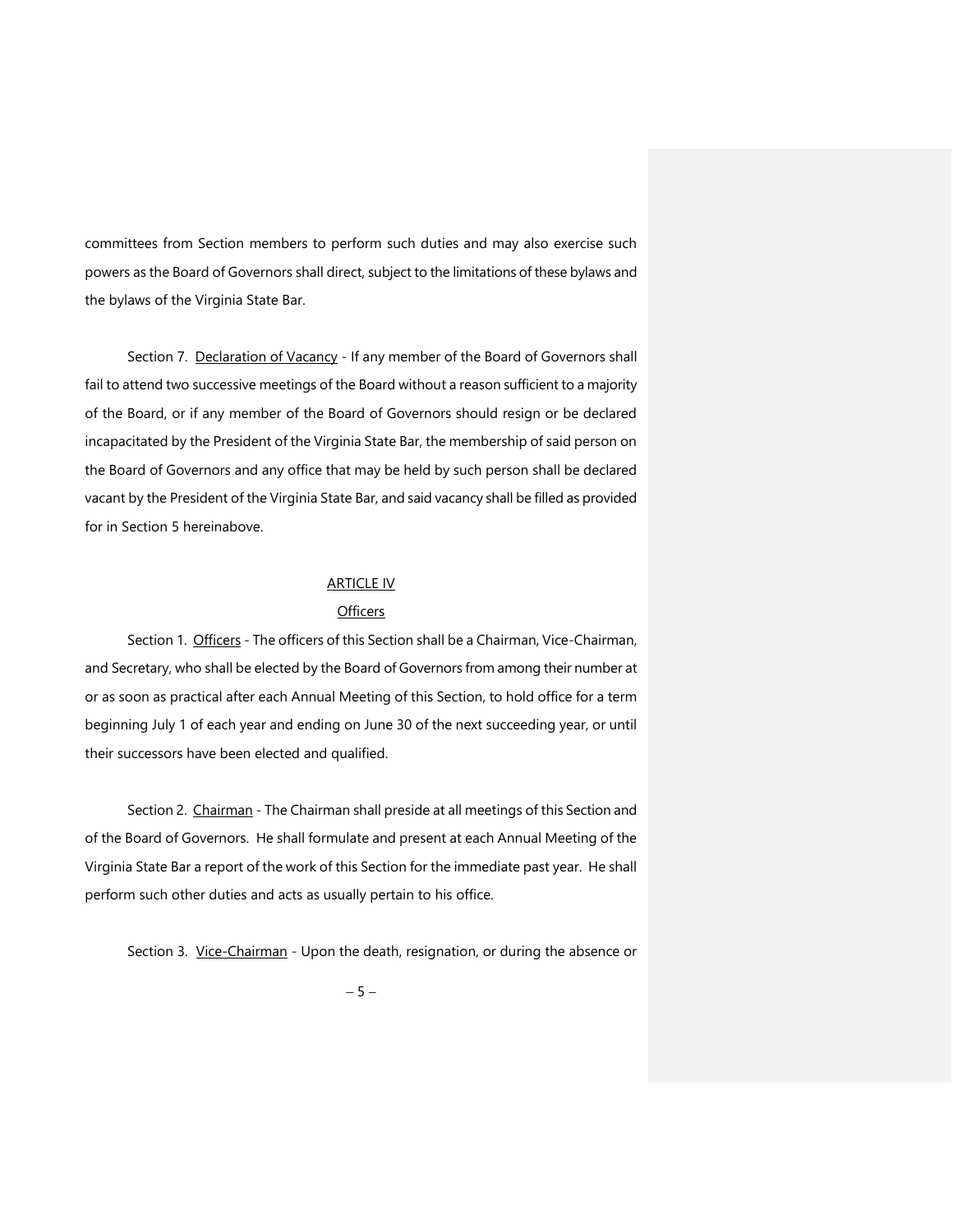disability of the Chairman, or upon his refusal to act, the Vice-Chairman shall perform the duties of the Chairman for the remainder of the Chairman's term except in the case of the Chairman's disability, in which event he shall perform the duties of the Chairman only so long as the disability continues. He shall further perform all duties assigned him by the Chairman of the Board of Governors.

Section 4. Secretary - The Secretary shall be the custodian of all books, papers, documents, and other property of this Section, except money. He shall give notice of all meetings of this Section and of the Board of Governors and keep a true record of the proceedings thereof. With the Chairman, he shall prepare a summary or digest of the proceedings of this Section at its Annual Meeting for publication in the Annual Report of the Virginia State Bar, after approval by the Executive Committee or the Council of the Virginia State Bar, or a committee designated by either. He shall keep an accurate record of all monies appropriated to and expended for the use of this Section, and shall perform such duties assigned him by the Chairman of the Board of Governors.

Section 5. Presiding Member - In the absence of the Chairman or the Vice-Chairman at any regular or special meeting of this Section, or the Board of Governors, any member of the Board of Governors chosen by a majority of the Board members present and voting shall preside at such meeting.

# **ARTICLE V**

# **Meetings**

Section 1. Annual Meeting of Section - The Annual Meeting of this Section shall be held during the annual Advanced Family Law Seminar or at the Annual Meeting of the

 $-6-$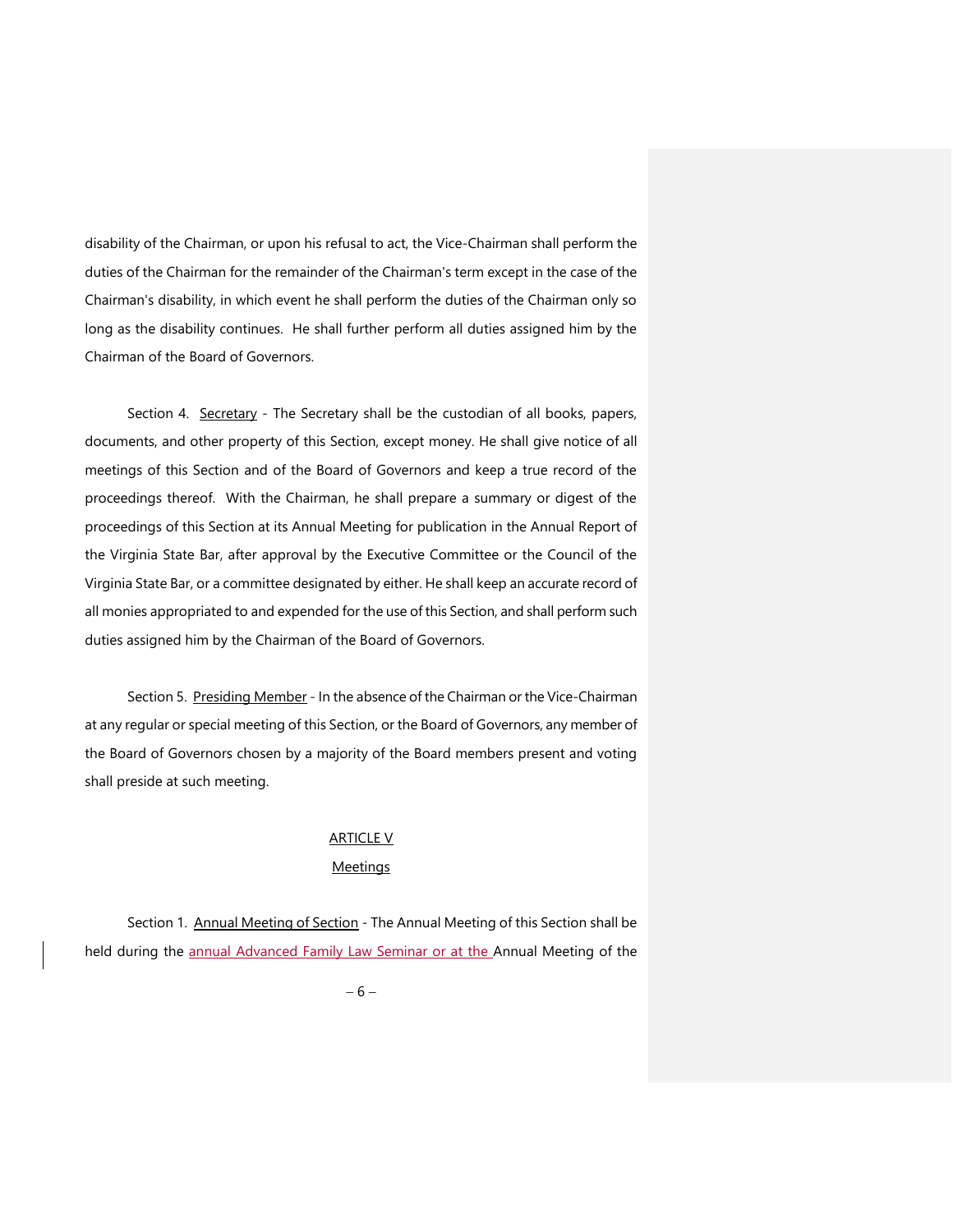Virginia State Bar in the same city or place with such program and order of business as may be arranged by the Board of Governors.

[As amended June 1983]

[As amended June 2016]

Section 2. Special Meetings of Section - Special meetings of this Section may be called by the Chairman upon approval of a majority of the Board of Governors, at such time and place as the Chairman may determine.

Section 3. Quorum and Voting of Section - No minimum number of the members of this Section need be present for an annual or special meeting of the Section, and such members of this Section as may be present at any meeting shall constitute a quorum for the transaction of business. All binding actions of this Section shall be by a majority vote of the members present.

[As amended June 1983]

Section 4. Regular Meetings of Board - Regular meetings of the Board of Governors of this Section shall be held on the call of the Chairman at least once in each quarter of the fiscal year of this Section, the exact time and place of the meeting to be designated by the Chairman. Meetings may be conducted in person, by teleconference or via internet as designated by the Chairman in advance.

[As amended June 2011]

Section 5. Special Meetings of Board - Special meetings of the Board of Governors shall be

 $-7-$ 

**Formatted:** Centered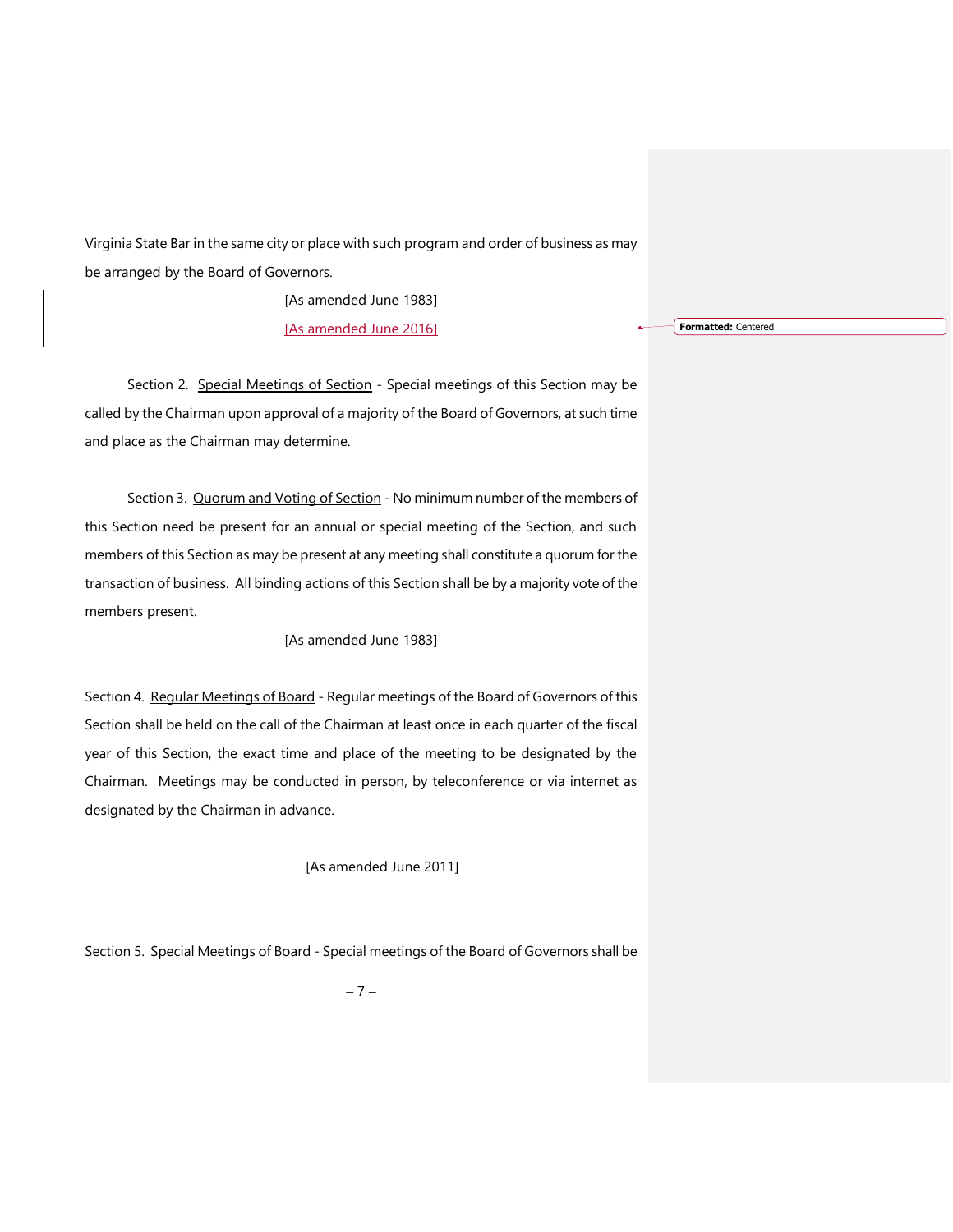held as set by the Board of Governors at any meeting thereof, or at the request of the majority of the Board of Governors, or at the call of the Chairman. Meetings may be conducted in person, by teleconference or via internet as designated by the Chairman in advance.

## [As amended June 2011]

Section 6. Quorum and Voting of Board - A majority of the Board of Governors shall constitute a quorum, and all binding action of the Board of Governors shall be by a majority vote of the Board members present, in person, by teleconference or via internet. All voting at meetings of this Section and the Board of Governors, except as otherwise set forth in these bylaws, shall be open, unless specifically changed by a motion passed by a majority vote of those present.

## [As amended June 2011]

Section 7. Absentee Voting - Members of the Board of Governors, when present at a meeting of the Board, in person, by teleconference or via internet shall be permitted to vote, but when absent may communicate their vote, in writing, electronically or by telegram, upon any proposition to the Secretary and have it counted, with the same effect as if cast personally at such meeting.

# [As amended June 2011]

Section 8. Submitted Propositions - The Chairman of this Section may, and upon the request of any member of the Board of Governors shall, submit or cause to be submitted in writing to each of the members of the Board of Governors any proposition upon which the

 $-8-$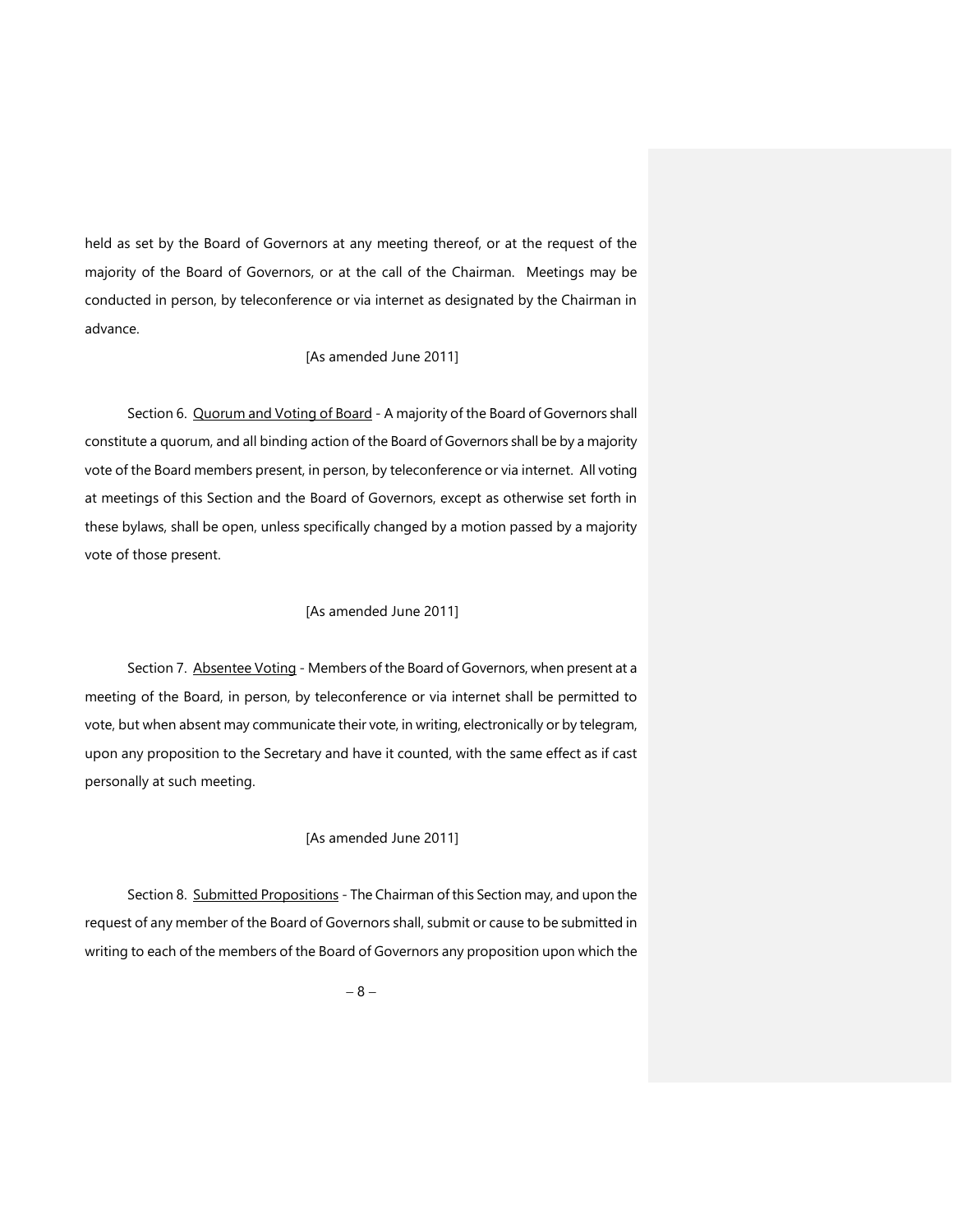Board may be authorized to act, and the members of the Board may vote upon such proposition or propositions so submitted by communicating their vote thereon, in writing or with their respective signatures, to the Secretary who shall record upon his minutes each proposition so submitted, when, how, at whose request same is submitted, and the vote of each member of the Board thereon, and keep on file such written and signed votes. If the votes of a majority of the members of the Board so recorded shall be in favor of such proposition or if such majority shall be against such proposition, such majority vote shall constitute the binding action of the Board.

# ARTICLE VI

#### **Miscellaneous**

Section 1. Fiscal Year - The fiscal year of this Section shall be the same as that of the Virginia State Bar.

Section 2. Bills - All bills incurred by this Section, before being forwarded to the Executive Director of the Virginia State Bar for payment, shall be approved by the Chairman or the Secretary, or, if the Board of Governors shall so direct, by both of them.

# [As amended June 1983]

Section 3. Compensation - No salary or compensation shall be paid to any member of this Section or to any officer or member of the Board of Governors for their services, but they may be compensated for their expenses in accordance with the procedures approved by the Virginia State Bar.

Section 4. Action of Section - Before any action of this Section becomes the action of the Virginia State Bar, it must be approved by the Council of the Virginia State Bar. Any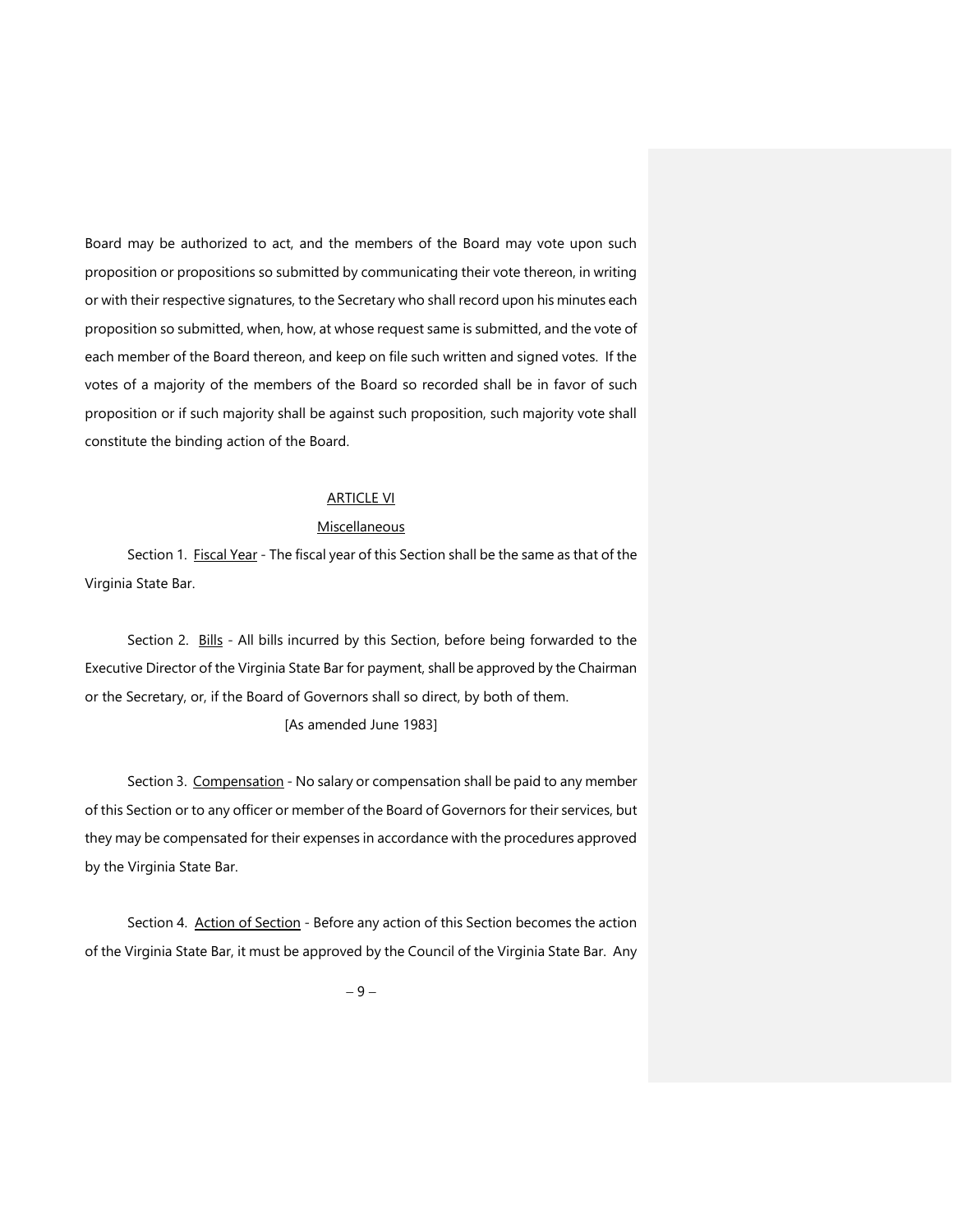resolution adopted or action taken by this Section may, on request of this Section, be reported by the Chairman of this Section to any meeting of the Council of the Virginia State Bar for the Bar's action thereon.

Section 5. Printing - All printing for this Section or for the Board of Governors or by committees of this Section shall be done under the supervision of the headquarters office of the Virginia State Bar.

Section 6. Gender - Whenever used herein, the masculine shall include the feminine.

# **ARTICLE VII**

# Rules of Procedure

Except as otherwise provided in these bylaws, Robert's Rules of Order shall govern the procedure at meetings of this Section and its Board of Governors.

# **ARTICLE VIII**

### Effectiveness and Amendment of Bylaws

Section 1. Bylaws Effective - These bylaws shall become effective after approval by the Council upon recommendation of the Executive Committee of the Virginia State Bar and by the initial Board of Governors of this Section.

Section 2. Amendment - These bylaws may be amended at any Annual Meeting of this Section by a vote of a majority of the Active members of this Section present and voting, provided such amendment shall first have been approved by a majority of the Board of Governors and provided, further, that no amendment so adopted shall become effective until approved by the Council upon recommendation of the Executive Committee of the

 $-10-$